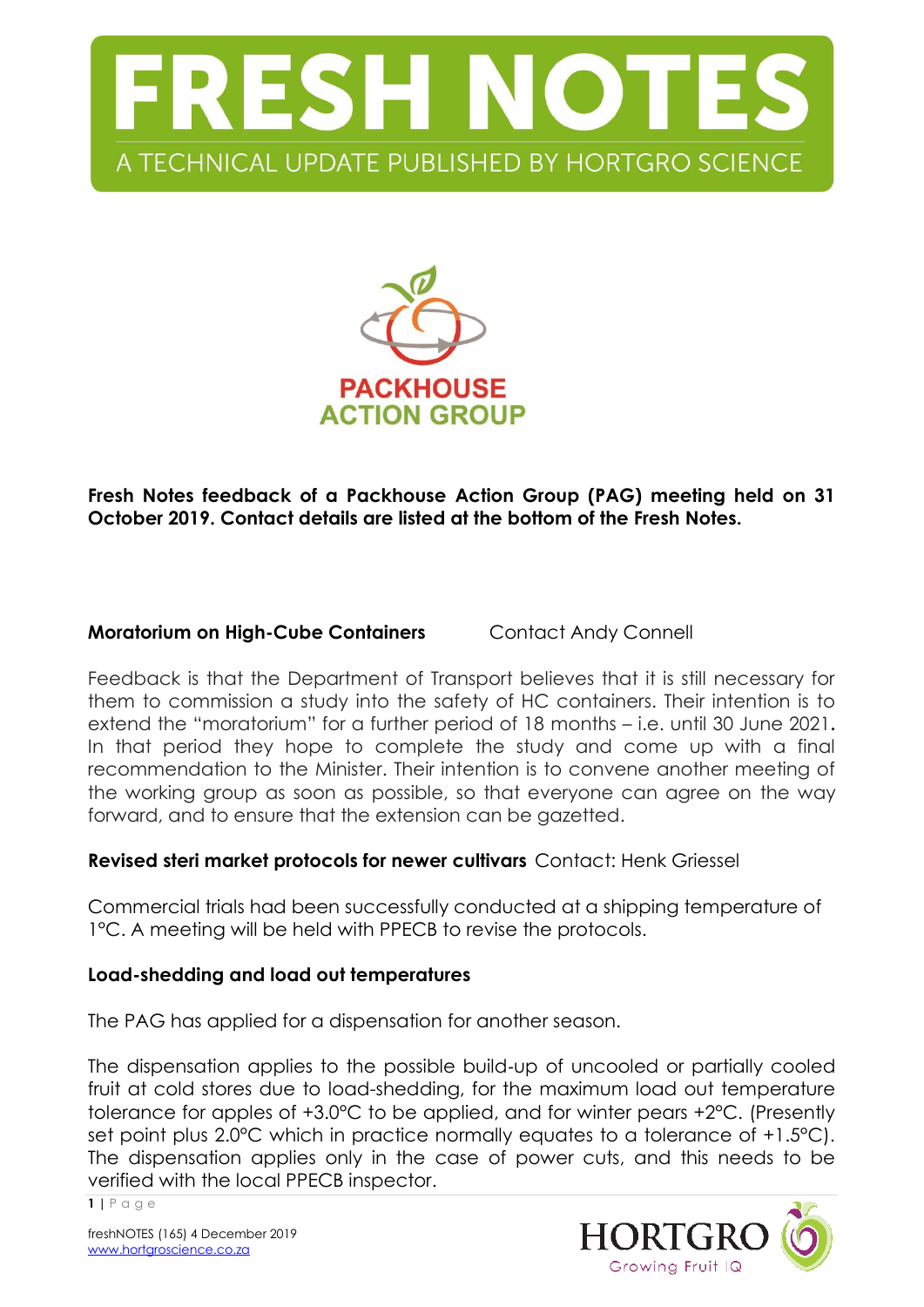

This arrangement cannot be applied to summer pears due to the risk of quality problems.

# **Plastics Strategy** Contact Dr Malcolm Dodd/Bryce McIntyre

The Plastic Group has met on several occasions and has developed a plastic matrix based on Tesco's red, amber and green categorisation of the type of plastic used in the packaging process.

Members met with the UK organisation Waste and Resources Action Programme (WRAP), which is a UK based organisation that is driving the Plastic Pact in a move towards creating a circular economy for plastics in the UK. Most of the major UK retailers are signed up to WRAP and therefore subscribe to the policies set by WRAP – (e.g. red, amber, green quidelines for plastics).

Fruit SA is planning to become an associate member of the SA Plastic Pact, which includes the local retailers. The Plastic Pact is scheduled to be launched in late January in Cape Town.

An Industry strategy should incorporate the following:

Become a member of the SA Plastic Pact Accept and endorse the WRAP classification and its implementation Strive for plastic free Implement policies to satisfy the major markets of the future Encourage individual suppliers to adopt a circular plastic economy

WRAP's targets for 2025 are:

Take actions to eliminate problematic or unnecessary single-use packaging items through design, innovation or alternative delivery models

100% of plastic packaging to be reusable, recyclable or compostable

70% of plastic packaging effectively recycled or composted

30% average recycled content across all plastic packaging

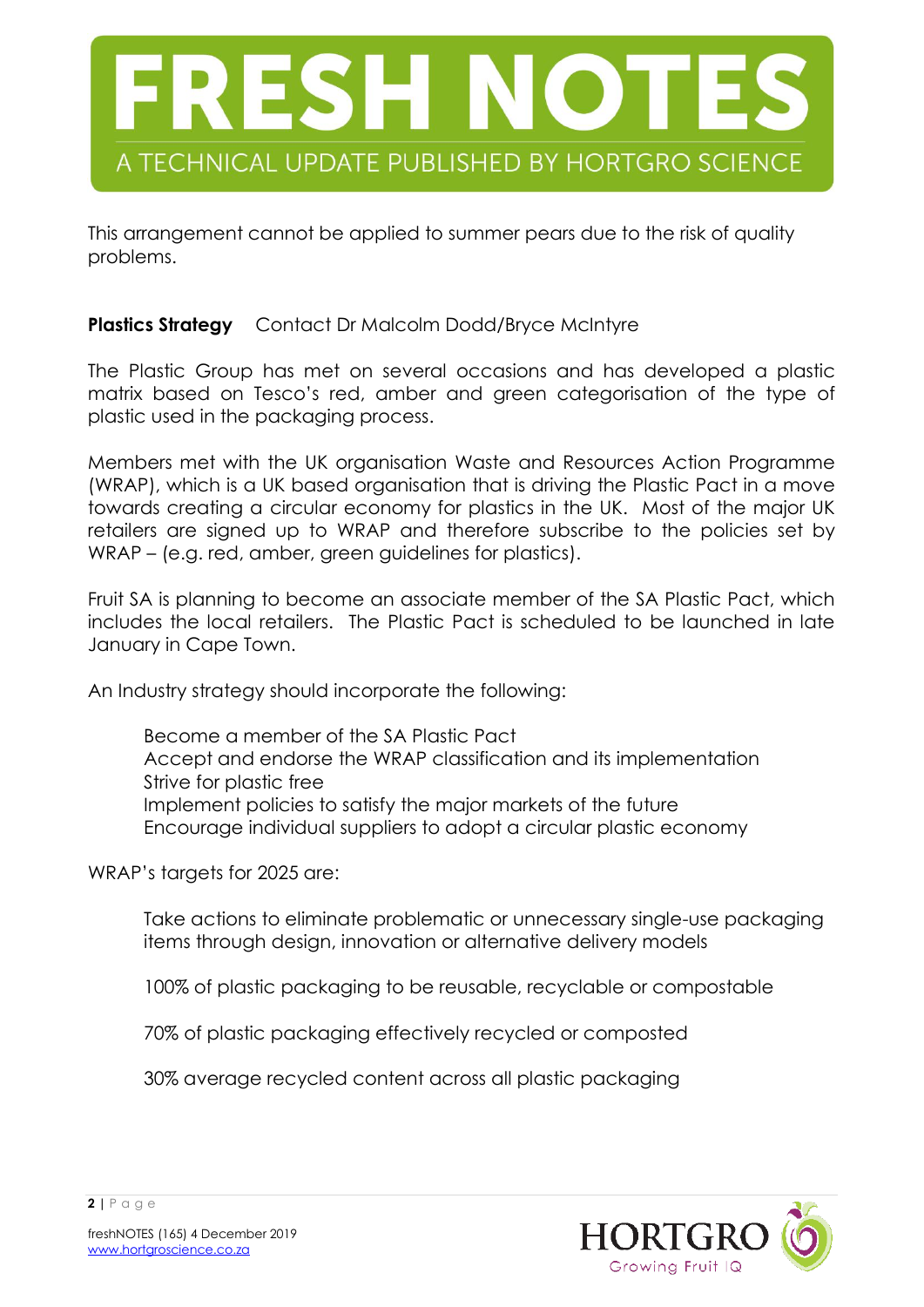

The latest Fresh Quarterly <https://www.hortgro-science.co.za/download/4922/> features several articles on plastics and recycling, including:

50 Years of plastics

Sustainable plastic manufacturing

Join the circular plastic economy

The rise of edible coatings

New and completed plastic research projects

Plastic packaging categories in the fruit industry

**Sodium ortho-phenlyphenate (SOPP)** Contact Bernardus Henning

The MRL for apples is 0,01 ppm and pears 20 ppm. It is your responsibility to check that none of the products you use contain SOPP as a by-product/additive, whether declared on the label or not.

PPECB conducted 14 000 fruit residue tests of all fruit kinds and there were miniscule exceedances in general on SOPP, and none on deciduous fruit. A further 91 swab samples were taken from drains, door rubbers, floors, cartons, bins, walls and coils. Only one wall sample had a minimal residue.

All chemical cleaning agents at container depots tested negatively.

All pallet samples taken at packhouses had SOPP residues. This is despite Hortgro protocols specifying no SOPP treatments of pallets. This will be taken up with pallet manufacturers. Have your pallets tested and have a documented procedure that specify where the risk will fall if you have a rejection for SOPP.

# **CA Meeting presentations** Contact Richard Hurndall

Information on the meeting can be obtained at: [https://www.hortgro.co.za/news/ca-facility-celebrates-first-birthday/.](https://www.hortgro.co.za/news/ca-facility-celebrates-first-birthday/)

Presentations are available on: [https://www.hortgro](https://www.hortgro-science.co.za/presentations/hortgro-pome-ca-meetings/)[science.co.za/presentations/hortgro-pome-ca-meetings/](https://www.hortgro-science.co.za/presentations/hortgro-pome-ca-meetings/)



**3 |** P a g e